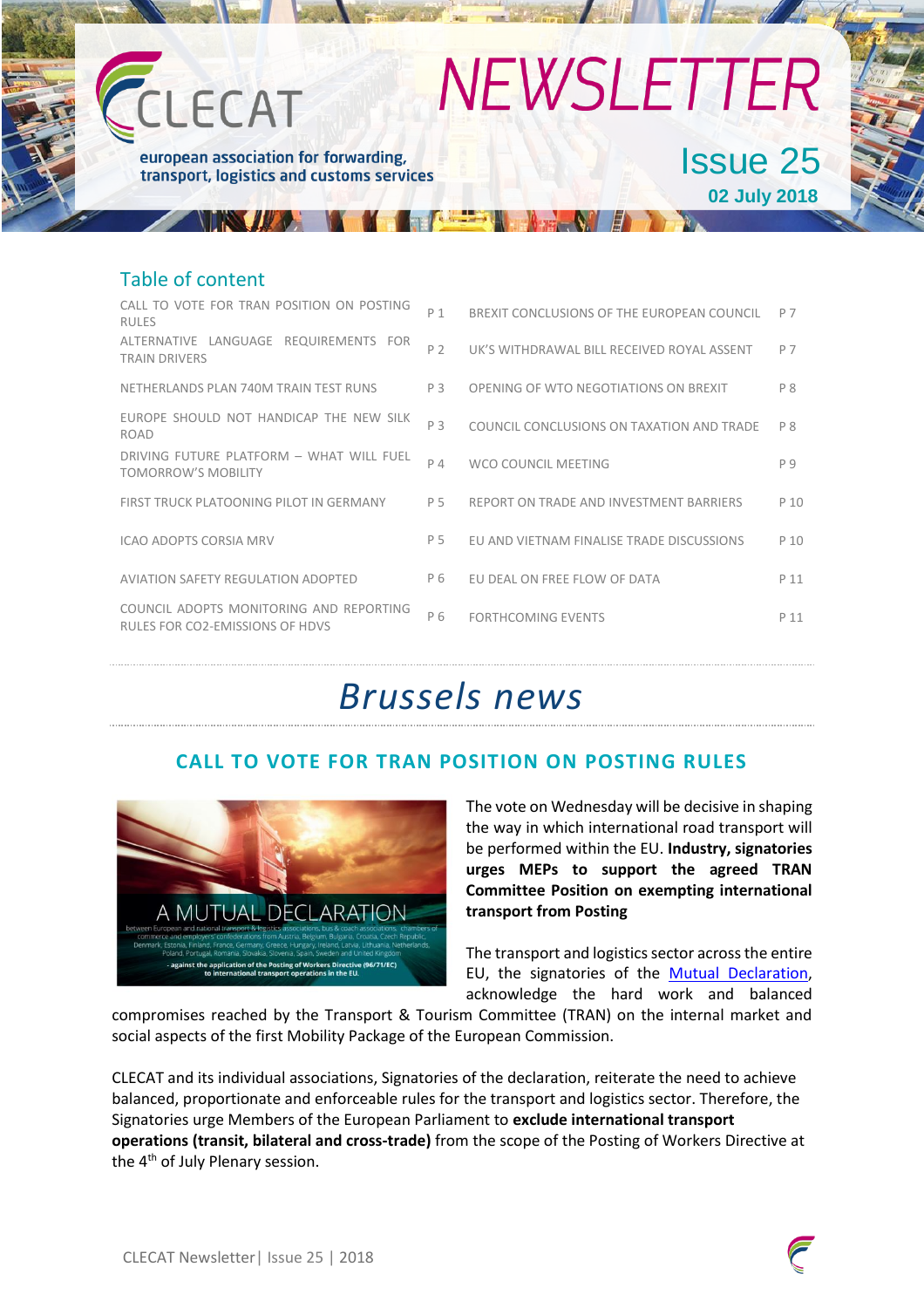### **Plenary Vote on the Kyllönen Report**

5 good reasons

to support the TRAN compromise

- 1. Representing employers' and employees' expert views
	- 2. Based on the principles of the EU Single Market
	- 3. Limiting red tape and safeguarding SMEs interests
- Easily enforceable by national control authorities 4.
- Protecting workers' rights and free movement in the EU 5.

International transport is a sector where hypermobile workers cross borders every day for the supply and distribution of goods. If cross border activities were to become subject to the Posting of Workers Directive, it will become very burdensome for drivers, companies and enforcement authorities to apply all the different national labour laws with different remunerations and holiday systems, different compositions of minimum wage, different social entitlements and different collective agreements for every single border crossing. No other mobile sector is subject to such administrative burden. Applying posting

rules to international transport would be an unenforceable and disproportionate measure that will not solve any of the issues which currently challenge the transport market. On the contrary, the application of such rules will likely push towards a growth in self-employed drivers with no social protection.

The Signatories urge MEPs to consider the Package's much-needed balance, as achieved by the TRAN Committee who has carefully considered adequate social conditions for those employed in the sector by securing revised rules on cabotage in road transport and driving and rest times. Now there is no time to waste: it is crucial that an agreement is struck before the European elections in 2019 to prevent the continued imposition of national posting regimes.

CLECAT, its members and the other Signatories therefore call on MEPs to trust and endorse the expert reports of the Transport Committee which would allow them to start trilogue negotiations as soon as possible, so that legislation brings the necessary certainty to drivers and industry whilst ensuring an effective, seamless and reliable road transport sector for Europe's citizens.

# *Rail*

### **ALTERNATIVE LANGUAGE REQUIREMENTS FOR TRAIN DRIVERS**

On 22nd June, the European Commission published a [preliminary version for a draft regulation](https://ec.europa.eu/info/law/better-regulation/initiatives/ares-2018-3324843_en) amending Annex VI of the Train Driver Directive (Directive 2007/59/EC), for the revision of language requirements for train drivers to allow pilots exploring alternative options. A [feedback](https://ec.europa.eu/info/law/better-regulation/initiatives/ares-2018-3324843/feedback/add_en) period for the draft act has been opened for four weeks, ending on 20 July.

According to current legal framework set out in the Train Driver Directive (Article 12, referring to Annex VI), train drivers must be able to communicate on a level 3 language competency, equivalent to B1 CEFR, in every country they drive a train in. Thereby, the driver is restricted to driving on certain routes and will not be able to drive in a country in which he does not know the language even in case of a diversion. Through a shortage of qualified staff, it may happen that certain train operations will have to be cancelled, as was the case after the Rastatt incident in 2017.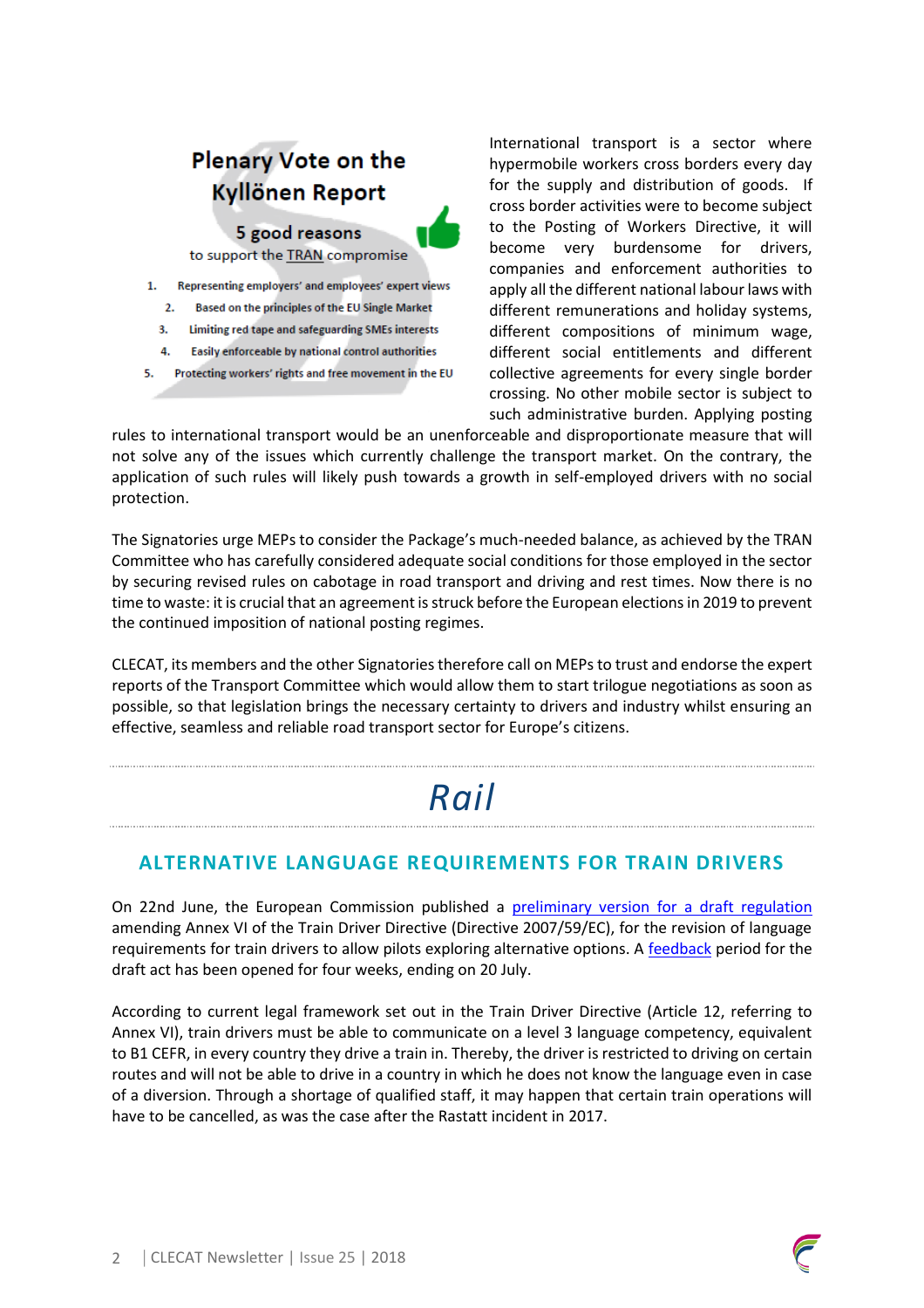In its preliminary draft, the Commission proposes to allow railway undertakings in cooperation with infrastructure managers to carry out pilot projects to test alternative means of ensuring effective communication. These alternative options may provide greater flexibility than the language requirements, however, they should ensure an equivalent level of safety. This could include more targeted language requirements with a focus on rail specific terminology or a lower general language level coupled with alternative means to support the effective communication. In its entirety, any alternative measure should ensure an active and effective communication in routine, degraded and emergency situations (Recital 2).

CLECAT supportsimprovement of education and a simplification of language requirements. Therefore, CLECAT welcomes the preliminary draft proposal for a regulation from the Commission that should amend and simplify the language requirements for train drivers under Annex VI of the Train Driver Directive. Furthermore, CLECAT believes that in order to improve effective communication and combat the shortage of qualified staff, it should be sufficient for English to become the sole operational language across all rail networks, while guaranteeing a high level of safety standards.

The preliminary draft regulation may be retrieve[d here.](https://ec.europa.eu/info/law/better-regulation/initiatives/ares-2018-3324843_en) Feedback can be provide[d here.](https://ec.europa.eu/info/law/better-regulation/initiatives/ares-2018-3324843/feedback/add_en)

#### **NETHERLANDS PLAN 740M TRAIN TEST RUNS**

As part of the measure pack that was proposed two weeks ago by the Dutch Government, DB Cargo and ProRail (the Dutch Infrastructure Manager) will start testing operations with 740m long trains at the end of August.

Currently, the Dutch railway network is operating trains up to a maximum length of 650m. Next to the Netherlands, Germany, Italy, Poland, Spain, Sweden and Switzerland have announced similar efforts of facilitation.

The operation of longer trains belongs to the priorities of the Rail Freight Sector, which has also been identified and actively supported by the Sector Statement Group of which CLECAT is part. Through the use of longer trains, a more efficient and cost-effective railway service can be offered, thereby promoting the competitiveness of the rail freight industry. The tests, taking place on the Brabant Route between Sloe and Dillingen, will be prepared by ProRail, who will take into account the possible scenarios and complications that may occur on the network, e.g. effects of longer trains on railway crossings.

#### **EUROPE SHOULD NOT HANDICAP THE NEW SILK ROAD**

From 26-28 June, the Global Rail Freight Conference took place in Genoa, Italy. During the conference, Pier Eringa, the CEO of the Dutch Infrastructure Manager ProRail, urged governments to move forward with rail freight, especially considering developments on the New Silk Road. In that regard, he referred to the fast pace of development which the Chinese demonstrate in the creation and development of new routes and warned that the EU should not become the hurdle on the New Silk Road. More specifically, he encouraged EU governments to pursue an assertive policy when it comes to rail freight.

One of the main issues in Europe concerns interoperability, which is currently addressed through the deployment of the ERTMS (European Rail Traffic Management System). Through ERTMS, a harmonised railway network can be ensured, which simultaneously can offer predictive maintenance and even driverless operations in the future. Thereby, safety and capacity on the tracks can be enhanced by allowing trains to operate with smaller leap times. An additional technological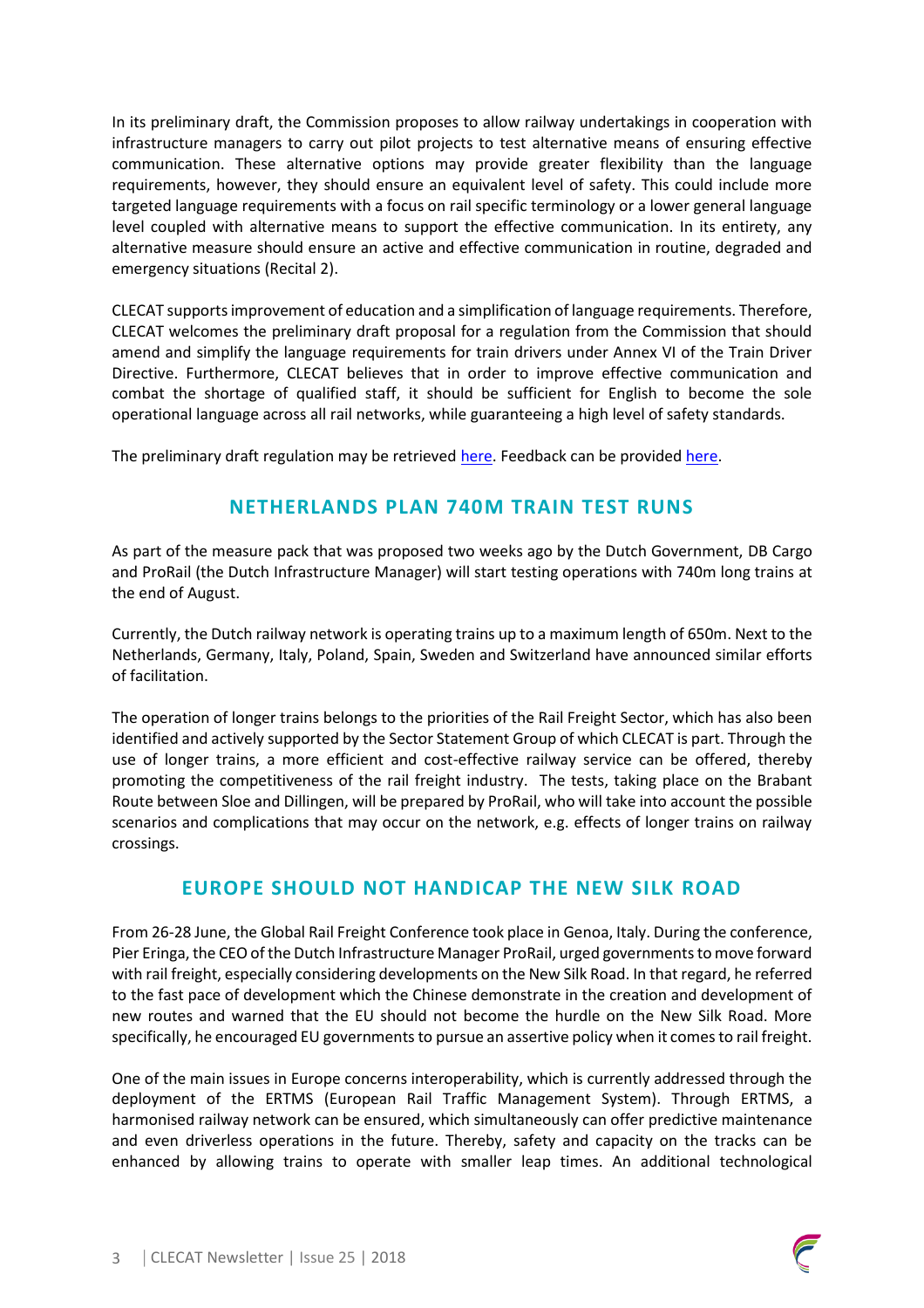advancement that follows from this are track and trace services, allowing to see when and where cargo is transported at all times. According to Eringa, Europe has hesitated too long with the implementation of the ERTMS, which is the underlying reason for the current existence of different systems across Europe. Therefore, he urged to continue with the deployment of ERTMS.

Furthermore, Eringa added that an issue of major concern for rail freight remains its reliability. While freight trains do not always arrive on time, he argued that the track and trace possibility could improve predicting the time of arrival, thereby leading to increased reliability and thus attractiveness of the rail freight sector. While other modalities may be currently considered more flexible and reliable, rail is always more sustainable than the other modes. By concentrating on the further development and an increased efficiency of the rail sector, its competitiveness in comparison to the other modes of transport could be significantly increased.

Source: [Railfreight](https://www.railfreight.com/interoperability/2018/06/26/europe-should-not-be-the-hurdle-on-the-new-silk-road/?utm_source=newsletter&utm_medium=email&utm_campaign=Newsletter%20week%202018-26)

## *Road*

### **DRIVING FUTURE PLATFORM – WHAT WILL FUEL TOMORROW'S MOBILITY**

On 26 June, CLECAT attended the 7th Meeting of the Driving Future Platform on the future of fuel technologies, which was organised by MEP Ertug (S&D).

Henrik Hololei, Director General of DG MOVE, held a keynote speech in which he emphasised that mobility and transport are at the forefront of digital change. He noted that road transport will continue to have the biggest impact and that the discussion should not be reduced merely to the environmental aspect, but instead the bigger picture should be kept in mind. Furthermore, he stressed the importance of transport and mobility in the EU, as it is a sector proving global success due to the strong and competitive internal market of the EU. While he was confident that the industry will continue to lead the market, he emphasised that the solutions must be equally global as the nature of the market itself. In order to increase the efficiency in the transport system, multimodality as a form of smart transport should be further developed and supported. In that regard, digital solutions shall contribute to more sustainable transport. In his outlook for the future, he argued that conventional and alternative fuels would most likely continue to co-exist. He also highlighted that there is no one size fits all solution, but instead there is a need for smart solutions. A clear long-term policy framework is needed in which all parties should work closely together.

Jorgo Chatzimarkakis, Secretary General of Hydrogen Europe, elaborated on the importance of carefully selecting sector-appropriate solutions. He argued that while it is difficult to utilise batteries for HDVs and ships due to the nature of their employment, hydrogen could work as a good alternative fuel technique. In that regard, he stressed that an alternative fuel method should not be forced on sectors where its application is not feasible or not favourable. Marie-France van der Valk, Chair of the Platform for Electro Mobility, shared her vision of a sustainable and multimodal transport system of the future which is based on sustainable electricity.

Erik Jonnaert, Secretary General of ACEA, stressed the importance of reaching zero emissions for urban areas. He argued that an appropriate infrastructure would be the key enabler for it. Most importantly, the utilisation of delivery trucks emitting low and zero pollutant emissions was stressed.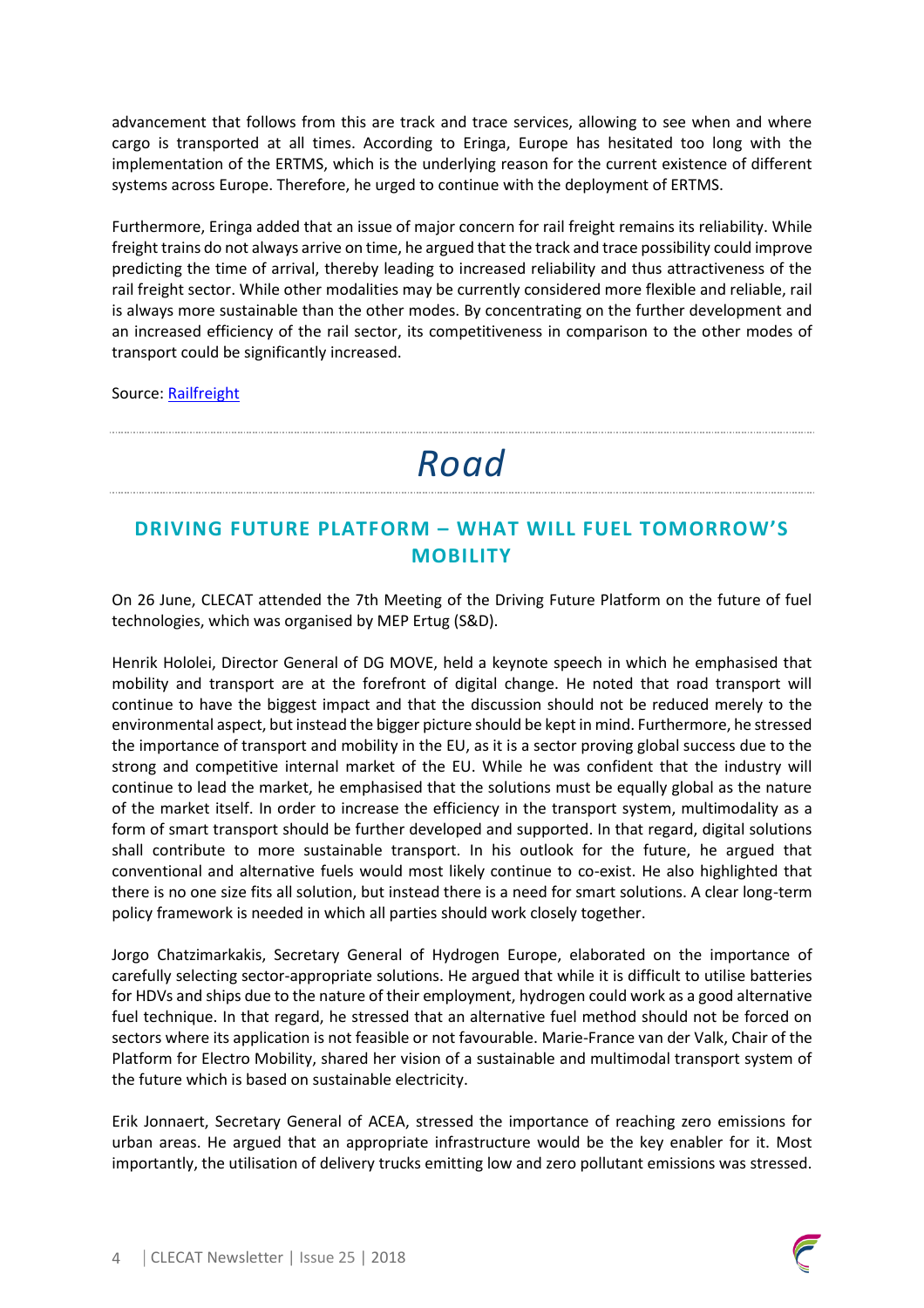For long-haul transports, he suggested that plug-in and hybrid technologies could be of better use. Regarding the use of trucks depending solely on batter power, he argued that this would only work for urban transport, but it would be rather unreasonable to utilise this for long-haul trucks.

The presentations of the event can be retrieve[d here.](http://www.ertug.eu/index.php?id=70&mc_cid=fc26fed28d&mc_eid=ed3f38bfa0)

#### **FIRST TRUCK PLATOONING PILOT IN GERMANY**

Last week, DB Schenker launched a pilot project with truck platooning services, which has been cofunded by the German federal government with ca. €2 million. A platooning service is a system used by vehicles on the road which allows at least two trucks to drive in a tight convoy on a freeway. The system is supported by a technical driving assistance and control system which links all the trucks to each other utilising vehicle-to-vehicle communication, in which the first truck determines the speed and direction which the other trucks follow.

The first pilot started along a 145km route on the A9 highway from DB Schenker's branch office near Munich to Nuremberg. In 2015, the former German Federal Minister for Transport and Digitalisation, Alexander Dobrindt, had announced plans to use a section of the A9 highway in Bavaria as a test track for autonomous driving. Therefore, the A9 highway is now designated as the digital test field for vehicles.

According to DB Schenker, the trials will be carried out without any loads until early August. After this initial trial period, the platoons shall make up to three laden routine logistics trips every day. The emergence of autonomous driving solutions can offer significant advantages for the road freight sector, especially regarding efficiency and a reduction of traffic jams. However, this new technology also brings about challenges for existing legislative concepts, most importantly in connection to the attribution of liability.

Source: [Deutsche Bahn](https://www.deutschebahn.com/en/Digitalization/auto_driving/Platooning_en-1215190)

## *Air*

### **ICAO ADOPTS CORSIA MRV**

On 27 June the ICAO Council adopted the First Edition of Annex 16, Volume IV, to the Convention on International Civil Aviation (Chicago Convention). This covers the monitoring, reporting and verification (MRV) scheme for CORSIA, the ICAO carbon offsetting and reduction scheme for international aviation, describing in detail what has to be done, by whom, starting with the collection of information on international aviation CO2 emissions by airlines as of January 2019.

The CORSIA MRV provisions had been tested before their adoption, with the support of the Government of Germany and the active participation of six additional States and 10 airlines.

Also approved at the Council meeting was the 2018 version of the ICAO CORSIA CO2 Estimation and Reporting Tool (CERT), which provides a simplified tool for small operators to monitor and report their CO2 emissions, and further agreement was achieved around the specifics for a CORSIA Central Registry (CCR).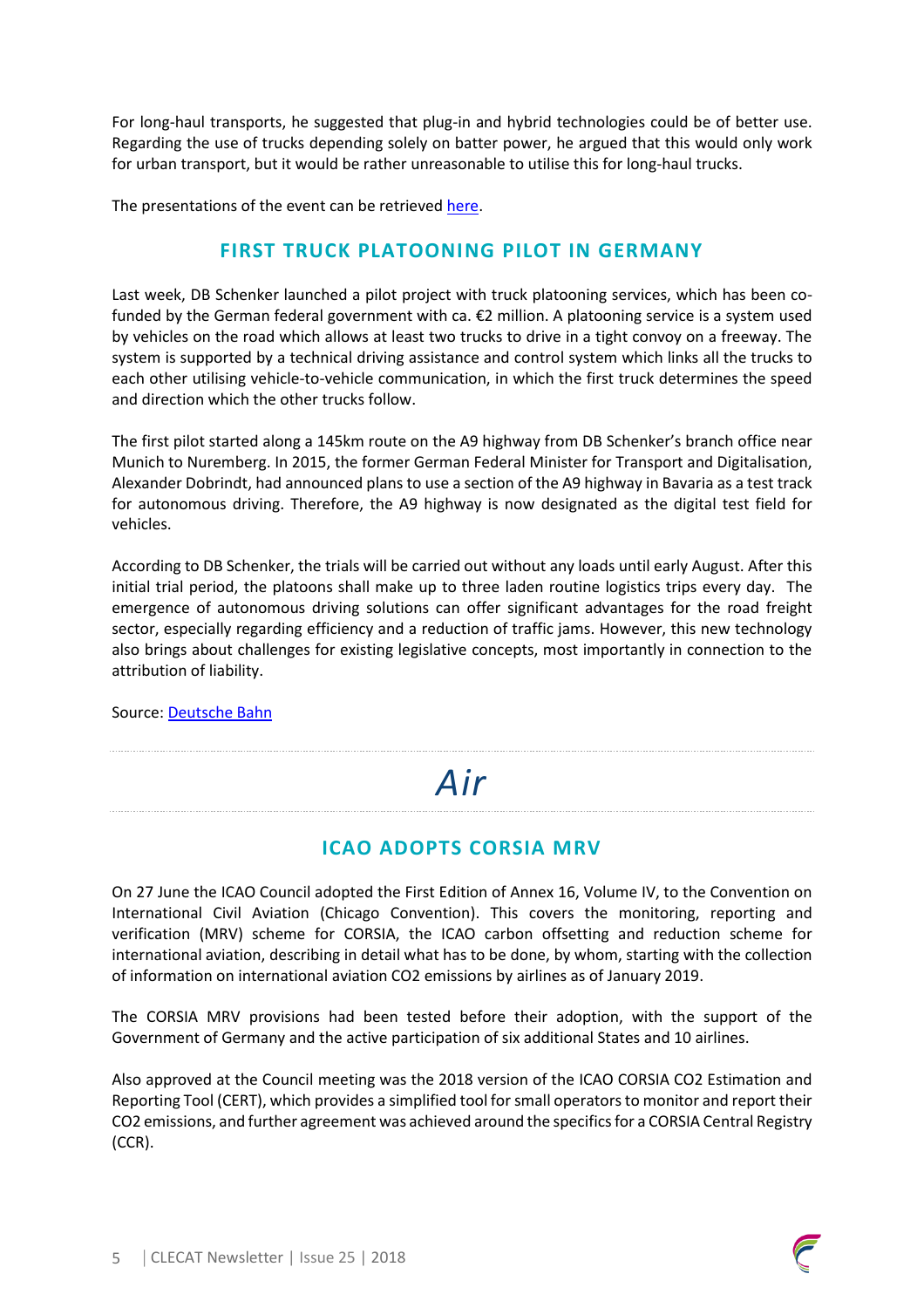Future Council work on CORSIA will focus on the timely realization of the remaining CORSIA Implementation Elements, including the evaluation of carbon market programmes against a set of robust criteria, the determination of its Eligible Emissions Units, and which aviation fuels will meet the CORSIA Sustainability Criteria.

The European Commission welcomed the developments as a concrete illustration of European unity and of the global leadership of Europe in the fight against climate change. The EU will continue to encourage its international partners to join the ICAO Scheme and adopt adequate implementing measures ahead of the voluntary phase beginning in 2021. In order to facilitate this, the EU is providing capacity building assistance to developing nations, including in Africa, ASEAN Member States and the Caribbean Islands.

Source: [ICAO,](https://www.icao.int/Newsroom/Pages/ICAO-Council-reaches-landmark-decision-on-aviation-emissions-offsetting.aspx) [European Commission](http://europa.eu/rapid/press-release_STATEMENT-18-4301_en.htm)

#### **AVIATION SAFETY REGULATION ADOPTED**

On 26 June EU ministers formally adopted the revision of the EU aviation safety regulation. The new rules ensure safe, secure and environmentally friendly aviation for EU citizens and provide the European aviation industry with an effective and balanced legal framework. Most notably, the regulation establishes the first ever EU-wide framework for drones: for their harmonised registration as well as for their safe and secure use.

Transport Commissioner Bulc said: "The European ministers have just approved new EU rules to maintain the highest possible aviation safety standards. They are modern and flexible, increasing efficiency and bringing down costs. This means greater competitiveness and less administration for businesses and users alike. It will also establish, for the first time ever EU-wide rules for drones, ensuring a safe, secure and clean development for the years to come! The EU can only lead globally if it has Regulation that is fit for purpose. I am now counting on a swift adoption by our Member States so these rules can become a reality later after the summer.

The new rules will close existing gaps in the legal framework and eliminate red tape. The regulation also includes a system of pooling and sharing of resources between Member States and the European Aviation Safety Agency (EASA). EASA will benefit from better governance and will extend its role on aviation security, including cyber security.

## *Sustainable Logistics*

### **COUNCIL ADOPTS MONITORING AND REPORTING RULES FOR CO2- EMISSIONS OF HDVS**

On 25 June, the Council adopted a [regulation on monitoring and reporting of CO2 emissions as well](http://data.consilium.europa.eu/doc/document/PE-20-2018-INIT/en/pdf)  [as fuel consumption of new HDVs](http://data.consilium.europa.eu/doc/document/PE-20-2018-INIT/en/pdf), which is part of the EU's overall efforts to reduce CO2 emissions and a step towards a competitive low-carbon economy. Through the new rules, transport companies (including many SMEs) will be able to obtain access to standardised information on fuel consumption and to compare different models of lorries, trucks and buses. Thereby, companies will be able to make well-informed purchasing decisions. Furthermore, the increased transparency will encourage manufacturers to develop more energy-efficient HDVs.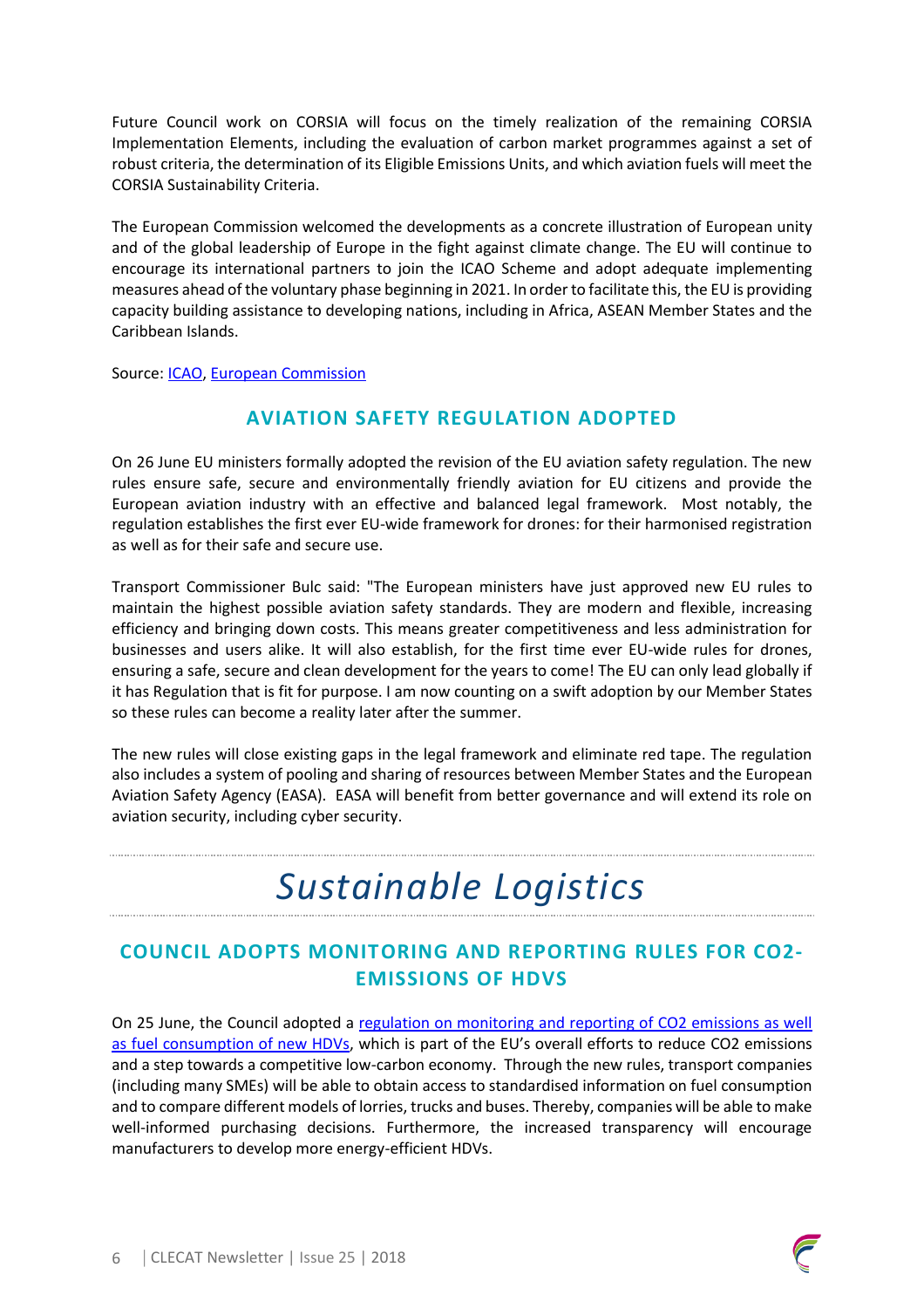This new monitoring system provides the basis for the legislative proposal on setting and enforcing standards on CO2 emissions and fuel consumption for HDVs. Therefore, a central EU register will be created in which authorities and manufacturers will provide data on CO2 emissions and fuel consumption performance. For transparency reasons, this database will be accessible to the public, except for cases where it is justified based on the need to protect private data and to ensure fair competition. The regulation will thus allow the measurement of HDV duties registered in the EU for the first time in a standardised way.

Source: [Council of the European Union](http://www.consilium.europa.eu/en/press/press-releases/2018/06/25/co2-emissions-of-heavy-duty-vehicles-council-adopts-monitoring-and-reporting-rules/)

## *Brexit Update*

#### **BREXIT CONCLUSIONS OF THE EUROPEAN COUNCIL**

Last week the European Council (Art. 50), in an EU 27 format, [reviewed the state of play of Brexit](http://www.consilium.europa.eu/en/press/press-releases/2018/06/29/20180629-euco-conclusions-art-50/)  [negotiations](http://www.consilium.europa.eu/en/press/press-releases/2018/06/29/20180629-euco-conclusions-art-50/) and adopted conclusions on progress made. The European Council welcomed the further progress made on parts of the legal text of the Withdrawal Agreement. However, leaders highlighted that important aspects still need to be agreed.

EU27 leaders expressed their concern that no substantial progress had yet been achieved on agreeing a backstop solution for Ireland/Northern Ireland. They stressed the need for intensified efforts so that the Withdrawal Agreement, including its provisions on transition, can be concluded as soon as possible in order to come into effect on the date of withdrawal. Negotiations can only progress as long as all commitments undertaken so far are respected in full. The European Council (Art. 50) stressed that work had to be accelerated with a view to preparing a political declaration on the framework for the future relationship. According to the Council, this requires further clarity as well as realistic and workable proposals from the UK as regards its position on the future relationship. Finally, the European Council renewed its call upon member states, EU institutions and all stakeholders to step up their work on preparedness at all levels and for all outcomes.

Source: [European Council](http://www.consilium.europa.eu/en/policies/eu-uk-after-referendum/)

#### **UK'S WITHDRAWAL BILL RECEIVED ROYAL ASSENT**

In the UK, the [EU \(Withdrawal\) Bill](https://www.gov.uk/government/publications/information-about-the-withdrawal-bill) received Royal Assent on 26 June from Her Majesty the Queen and became an Act of Parliament. This historic act should make sure the UK's laws, entwined with over 40 years of EU law, continue to work from the day the UK leaves the EU. It should also ensure a smooth and orderly exit.

According to the UK Government, it does this by transferring EU law into UK law where appropriate and creating temporary powers to correct the laws that will no longer operate appropriately. Now that the act has become law, the UK Government can start to prepare the statute book for the exit from the EU. Work on this will begin in the coming weeks as departments start to lay the relevant secondary legislation in Parliament. This marks the next essential step in Brexit.

Since the Bill was introduced in Parliament last year, MPs and peers have spent more than 250 hours debating its contents and more than 1,400 amendments have been tabled. In total, it is expected that around 800 pieces of secondary legislation will be needed eventually. As part of the first tranche to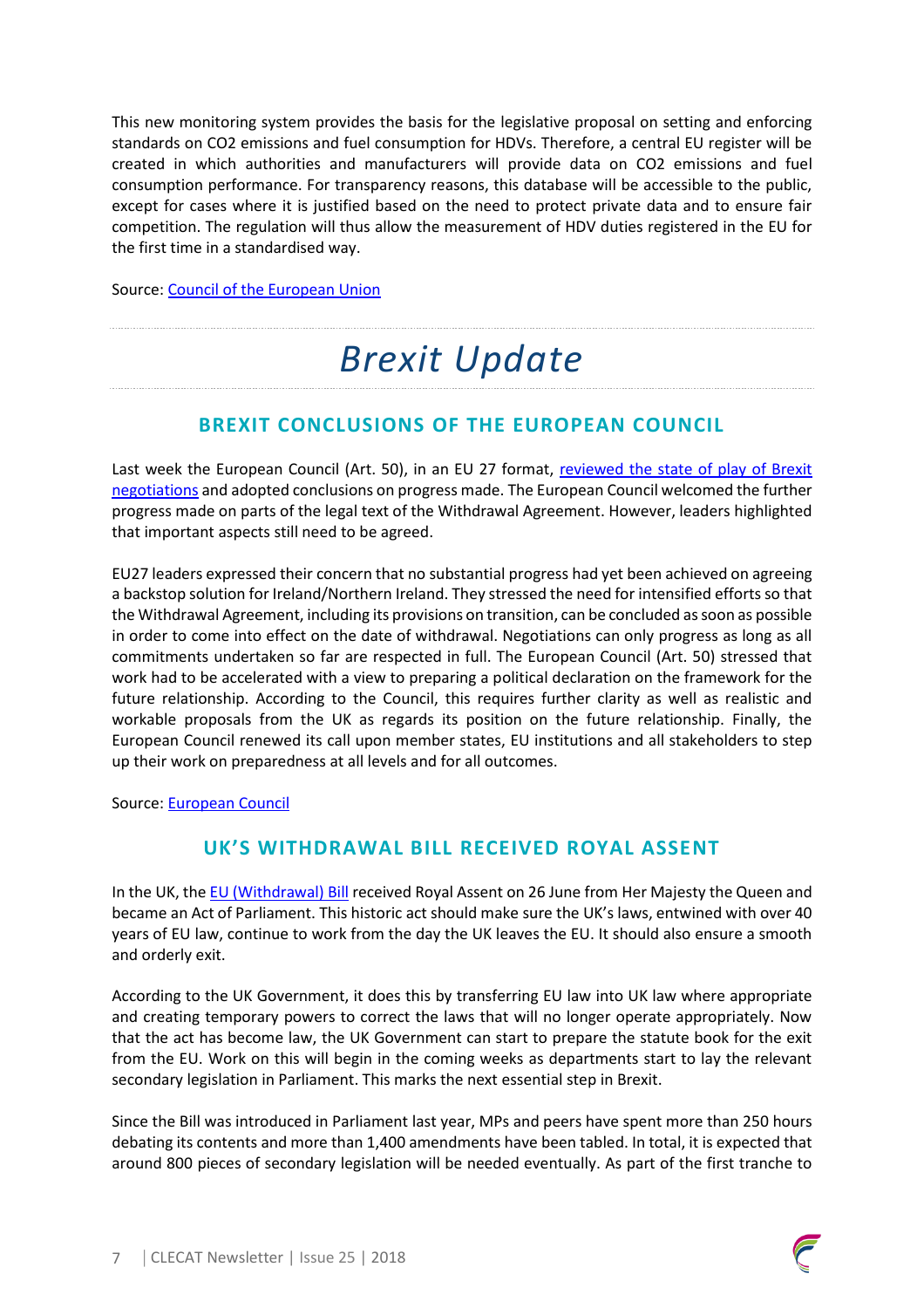be laid, the UK Government will use powers in the Bill to repeal the European Union Act 2011 as agreed by Parliament. Alongside this programme of secondary legislation, Departments are delivering on a further package of Bills which will deliver the more significant policy changes needed as a result of our exit from the EU.

Source: [UK Government](https://www.gov.uk/government/organisations/department-for-exiting-the-european-union)

#### **OPENING OF WTO NEGOTIATIONS ON BREXIT**

On 26 June, the Council authorised the Commission to start formal negotiations within the WTO on the division of existing EU tariff rate quotas (TRQs) after the UK's withdrawal from the EU between the EU 27 and the UK.

While the EU will continue to apply its scheduled commitments for goods, adjustments will be required regarding its existing quantitative commitments, in particular the TRQs for agricultural, fish and industrial products, as the EU's WTO schedule will no longer be applicable to the UK. The approach for apportioning the existing EU tariff quotas had been communicated by the EU and the UK in a joint [letter to the WTO in](https://ec.europa.eu/commission/sites/beta-political/files/letter_from_eu_and_uk_permanent_representatives.pdf) October 2017. According to the planned approach, the apportionment will be based on an objective methodology which should reflect existing levels of market access and trade flows under each TRQ.

The EU needs to conduct negotiations on the apportionment of the TRQs with relevant WTO members based on the modifying concessions of the GATT 1994 (General Agreement on Tariffs and Trade). Additionally, the UK will have to launch the procedures in the WTO for setting out its own schedule of concessions and commitments before it ceases to be an EU Member State. While the UK will foreseeably cease to be an EU Member State on 30 March 2019, the currently negotiated withdrawal agreement would provide for the application of international agreements (including the GATT 1994) to the UK until 31 December 2020. Furthermore, the Commission has proposed a legislative act allowing the EU to proceed unilaterally with the apportionment of the TRQs and to amend the relevant EU provisions accordingly in order to address a possible situation in which agreements with relevant WTO Members have not been concluded in the designated timeframe.

Source: [Council of the European Union](http://www.consilium.europa.eu/en/press/press-releases/2018/06/26/council-authorises-opening-of-negotiations-with-wto-members-on-brexit-related-adjustments/)

## *Customs*

### **COUNCIL CONCLUSIONS ON TAXATION AND TRADE**

The European Council on 28 June adopted conclusions on taxation, competitiveness and trade among other topics like defence and migration. The Council concluded that ensuring fair and effective taxation remains a key priority. In that context, the fight against tax avoidance, evasion and fraud must be vigorously pursued both at global level (notably in the OECD) and within the EU, according to the Council. At the same time, there is a real need to adapt the taxation systems to the digital era. The Council should therefore take work forward on the Commission proposals on digital taxation. Work should also continue on how to ensure effective VAT collection, including swift progress on the Commission proposals on short-term measures.

In a context of growing trade tensions, the European Council underlined the importance of preserving and deepening the rules-based multilateral system. The EU is committed to working towards its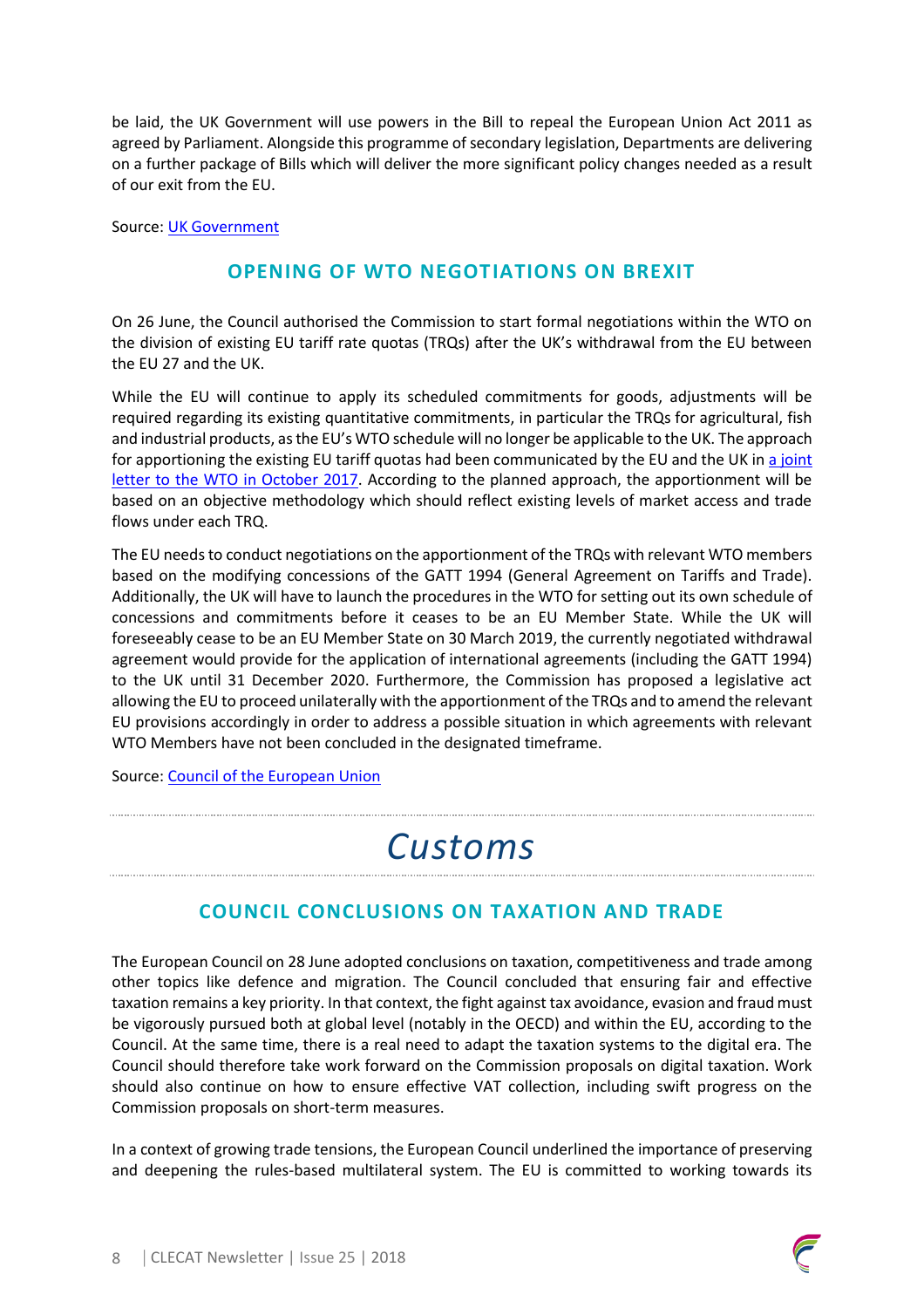modernisation and calls on all partners to contribute positively to this goal. It invites the Commission to propose a comprehensive approach to improving, together with like-minded partners, the functioning of the WTO in crucial areas such as more flexible negotiations) new rules that address current challenges like (anti-)dumping, intellectual property and forced technology transfers, the reduction of trade costs, and strengthening the WTO as an institution, including in its transparency and surveillance function. As part of its positive trade agenda, the Council concluded it will continue to negotiate ambitious, balanced and mutually beneficial trade agreements with key partners across the world, promoting its values and standards. The recent adoption of the regulation on the modernisation of trade defence instruments will contribute to ensuring a level playing field.

In reaction to the United States' decision to impose tariffs on the EU for steel and aluminium products, which according to the EU cannot be justified on the grounds of national security, the European Council fully supports the rebalancing measures, potential safeguard measures to protect EU markets, and the legal proceedings at the WTO, as decided on the initiative of the Commission. The Council wants the EU to respond to all actions of a clear protectionist nature, including those calling into question the Common Agricultural Policy.

#### Source: [European Council](http://www.consilium.europa.eu/en/press/press-releases/2018/06/29/20180628-euco-conclusions-final/)

#### **WCO COUNCIL MEETING**

From Thursday 28<sup>th</sup> to Saturday 30<sup>th</sup>, the WCO held its annual Council Meeting gathering the Director Generals of Customs representing the WCO's Members. At the meeting Kunio Mikuriya, Secretary General of the WCO since 2009, was re-elected for a further five-year term with effect from 1 January 2019. Kunio Mikuriya defeated the EU common candidate, Mrs Pilar Jurado, Director General of Spanish Customs and Excise Department. Among other subjects, the Council discussed the SAFE Framework and the eCommerce Framework.

The Council endorsed the updated version of the SAFE Framework of Standards, that will run until 2021. The private sector actively participated in this review cycle. The SAFE Review 2018 especially includes guiding principles for the establishment of a Trader Identification Number that will allow an AEO company to use one unique identifier in its customs declarations. It also includes new Guidelines for members wishing to implement Advance Cargo Information systems. The benefits to be granted to AEO companies have been clarified and aligned with the provisions of the WTO Trade Facilitation Agreement.

Among the tools discussed and adopted by the Council was the Framework of Standards on Cross-Border E-Commerce which is meant to assist WCO Members in developing eCommerce strategic and operational frameworks. More work still needs to be done on drafting technical specifications for the actual implementation of the Framework. The WCO is leading this work on behalf of customs administrations but its members called for more coordination with other international organisations to avoid redundancy. The private sector is closely involved in this work.

On behalf of FIATA, CLECAT attended the 44<sup>th</sup> meeting of the WCO Private Sector Consultative Group (PSCG) on 25 and 26 June. The PSCG is a group of 21 businesses/manufacturers and associations formed for the purpose of informing and advising the WCO on Customs and international trade matters from the perspective of the private sector. The group reviewed ongoing work and discussed future activities like e-Commerce, prevention of maritime shipping of counterfeit goods, the global connectivity index and the WCO Knowledge Academy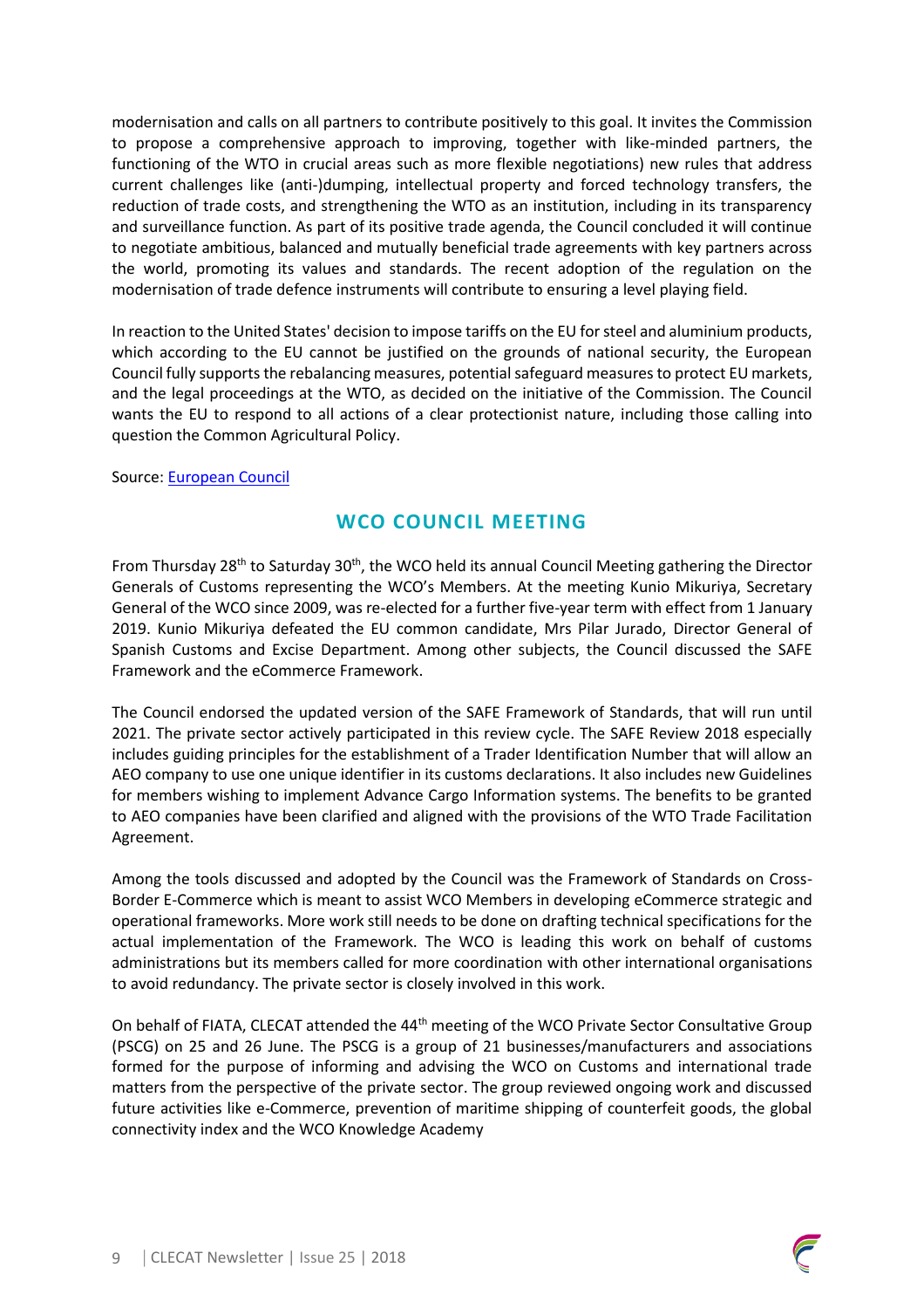The press release of the WCO is available [here.](http://www.wcoomd.org/en/media/newsroom/2018/june/outcomes-of-the-2018-council-session.aspx) The press release related to Dr Mikuriya re-election is available [here.](http://www.wcoomd.org/en/media/newsroom/2018/june/kunio-mikuriya-reelected-secretary-general-of-the-world-customs-organization.aspx)

#### **REPORT ON TRADE AND INVESTMENT BARRIERS**

On 26 June, the European Commission published its annual report on trade and investment barriers for 2017. EU Trade Commissioner Cecilia Malmström emphasised the important role which European exports have on the economy and warned of the worrying rise of protectionist tendencies.

According to the report, the Commission eliminated 45 obstacles, spanning across 13 key EU export and investment sectors which included aircraft, automotive, ICT and electronics, pharma, agri-food, steel and services, fully or at least partly in 2018. This success has been attributed to the EU's enhanced Market Access Strategy. A considerable increase in the resolution of border measures compared to behind the border measures were registered (34 to 11). Through the barriers which were removed between 2014 and 2016, EU companies are able to export an additional €4.8 billion each year, which is almost twice as much as in the analysis of 2015.

However, 67 new barriers were recorded in 2017, leading to a total of 396 existing obstacles between 57 different trading partners around the world, confirming the protectionist trend which was already identified in previous years. Next to the largest increase which can be seen in China, notable increases were also seen in Russia, South Africa, India, Turkey, as well as the Mediterranean region, which also showed a notable rise in barriers for EU Companies. While China has already been one of the most trade-restrictive partners for the EU, a substantial increase, with ten new trade barriers recorded, has been encountered in 2017. One of the main sectors that is affected by these measures is the ICT and electronics sector, in which new barriers concerning cybersecurity and encryption have been recorded. Nevertheless, notable progress in removing barriers has been achieved in the area of SPS.

The new barriers imposed in third countries span amongst 12 different sectors, amounting to potentially affected trade flows of €23.1 billion. The sectors which are concerned most significantly are the agriculture and fisheries sector. In view of the rising trends of protectionism, Commissioner Malmström emphasised market opening as an economic and political necessity.

Source: [European Commission](http://trade.ec.europa.eu/doclib/docs/2018/june/tradoc_156978.pdf)

#### **EU AND VIETNAM FINALISE TRADE DISCUSSIONS**

Commissioner Malmström and Vietnamese Minister for Trade and Industry Trần Tuấn Anh agreed on a final text for the EU-Vietnam trade agreement, formally concluding the legal review of the document. In a meeting held in Brussels on 25 June, they also concluded discussions on an Investment Protection Agreement (IPA). The Commission will now translate the trade agreement text and launch the legal review of the IPA text, paving the way towards the signature and conclusion of these two agreements.

Vietnam has become the EU's second biggest trading partner in the Association of Southeast Asian Nations (ASEAN) after Singapore and ahead of Malaysia, with trade worth € 47.6 billion in 2017. The trade agreement will eliminate nearly all tariffs (over 99%). Vietnam will liberalise 65% of import duties on EU exports to Vietnam at entry into force, with the remainder of duties being gradually eliminated over a 10-year period. The agreement will also contain specific provisions to address nontariff barriers in the automotive sector and will provide protection for traditional European food and drink products, in Vietnam. Alongside the recently agreed deal with Singapore, this agreement will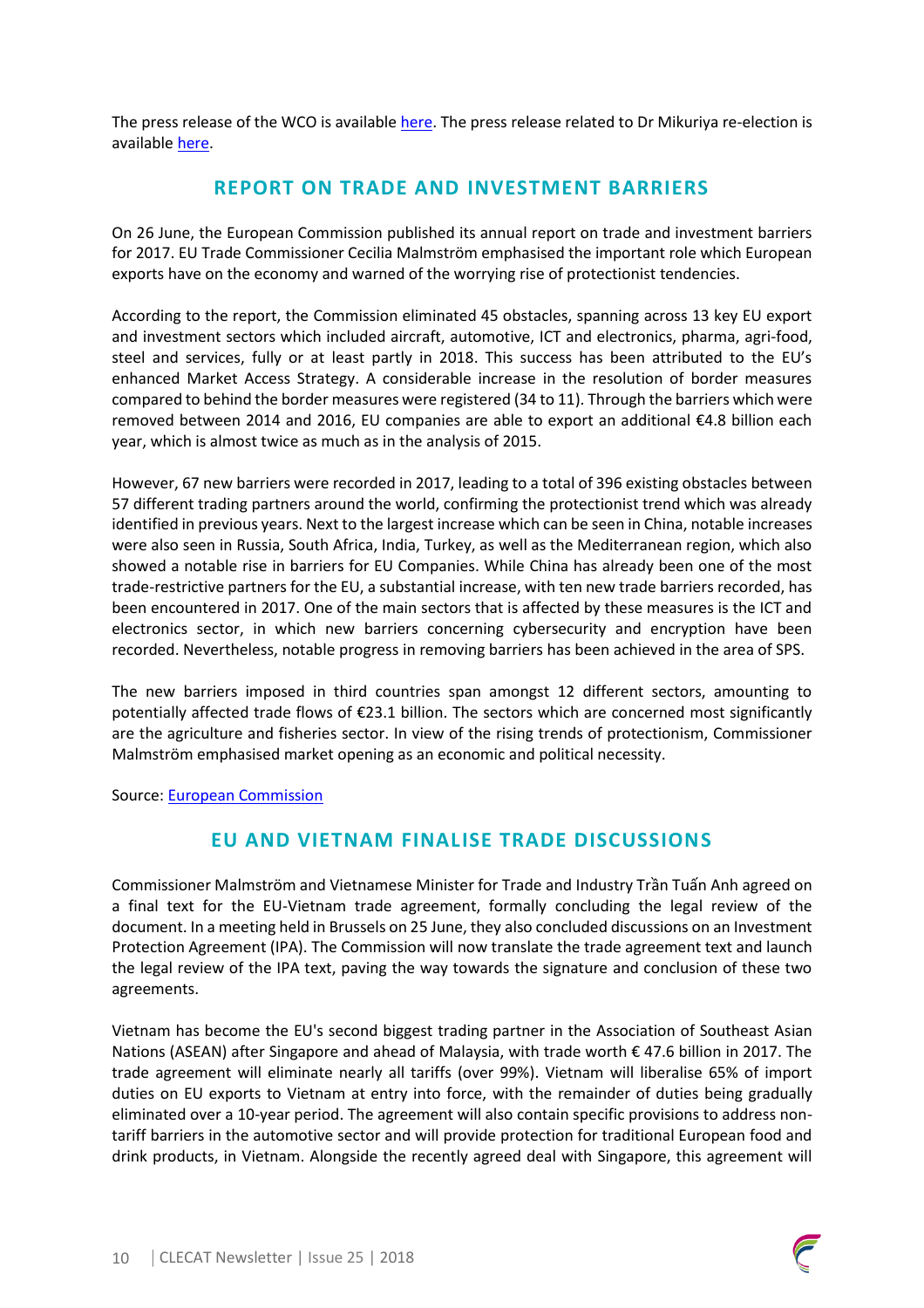make further strides towards setting high standards and rules in the ASEAN region, helping to pave the way for a future region-to-region trade and investment agreement. Once translated, the Commission will make a proposal to the Council for signature and conclusion of the agreements. After signature the Council will send the agreements to the European Parliament.

Source: [EU Commission, DG Trade](http://trade.ec.europa.eu/doclib/press/index.cfm?id=1875)

## *Digitalisation*

### **EU DEAL ON FREE FLOW OF DATA**

The EU is moving to boost its data economy by creating a single market for data storage and processing services, such as cloud computing. This freedom to choose a data service provider anywhere in Europe is expected to lead to more innovative data-driven services and more competitive prices for businesses, consumers and public administrations. Member states' ambassadors endorsed the new rules 29 June, following a provisional agreement with the European Parliament on 19 June.

The reform will remove any restrictions imposed by member states' public authorities on the geographical location for storing or processing non-personal data, unless such restrictions are justified on grounds of public security. Important sources of non-personal data include the rapidly expanding Internet of Things, artificial intelligence and machine learning. Current uses of aggregate and anonymised sets of non-personal data include for example big data analytics and precision farming.

To ensure that the rules will work in practice, member states must either repeal their data localisation requirements or notify those that are permitted to the Commission. The text clarifies that member states' public administrations are not prevented from insourcing the provision of services involving data processing. If a data set contains both personal and non-personal data, the general data protection regulation will apply to the personal data part of the set, while the non-personal data will be covered by the free flow of data regulation. Member states' competent authorities will continue to have access to data even when it is stored or processed in another country. This may be necessary for example for the purposes of regulatory or supervisory control.

Once the agreed text has undergone legal and linguistic finalisation, it must be formally adopted, first by the Parliament and then by the Council (agreement at first reading). Following adoption, the regulation will be published in the EU's Official Journal. It will apply six months after publication.

[Draft regulation on the free flow of non-personal data in the EU](http://www.consilium.europa.eu/media/36035/st10323-en18.pdf)

Source: [European Council](http://www.consilium.europa.eu/en/press/press-releases/2018/06/29/eu-to-ban-data-localisation-restrictions-as-ambassadors-approve-deal-on-free-flow-of-data/)

## *Forthcoming events*

### **CLECAT MEETINGS**

SAVE THE DATE: INTERMEDIATE CLECAT CUSTOMS & INDIRECT TAXATION INSTITUTE **26 – 27 July, Brussels, Belgium**